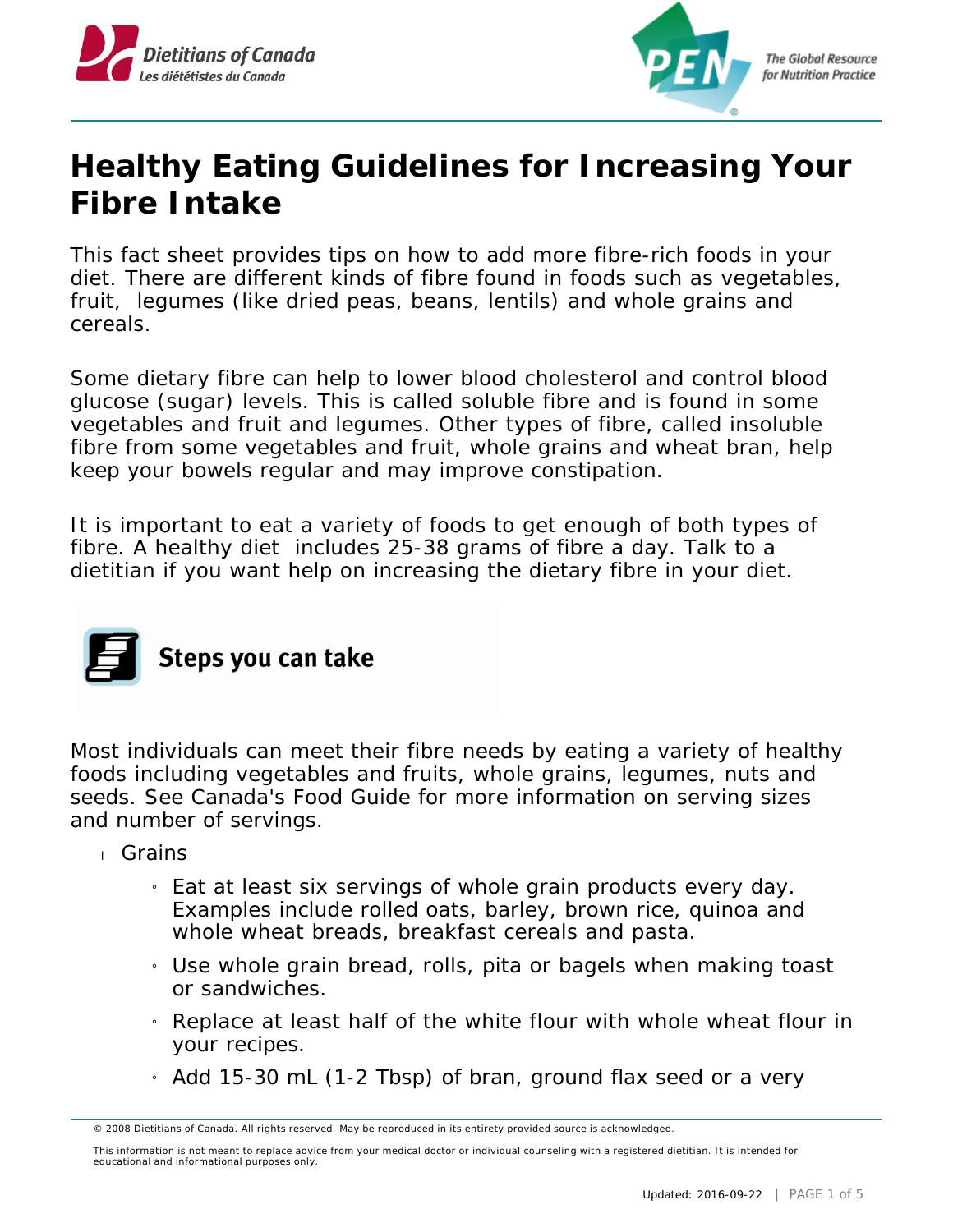



high-fibre cereal to your cereal in the morning.

- Vegetables and Fruit
	- » Eat at least seven servings of vegetables and fruit every day. Aim for 1-2 servings of fruit and vegetables at every meal and snack.
	- » Eat the peels of your vegetables and fruits whenever possible.
	- » Try having fruit as a snack or as a dessert. Pears, raspberries and blackberries are top choices for fibre. Guava, persimmon and kumquat are exotic high fibre fruits worth trying.
	- » Eat vegetables and fruit instead of drinking juice.
- Legumes
	- » Add barley, beans, peas or lentils to soups, stews and casseroles. For example, add black beans to spaghetti sauce or lentils to soup.
	- » Roast chickpeas or steam edamame (soybeans in a pod) for an easy snack.
	- » Use legume-based dips (such as hummus, white and black bean dip) for veggies instead of sour cream based.
- Nuts and Seeds
	- » Add toasted nuts, sesame seeds, sunflower or pumpkin seeds to salads and cereals.
	- $\frac{1}{1}$  Sprinkle on pasta dishes and stir-fries.
	- $_1$  Grab a handful of nuts (60 mL ( $\frac{1}{4}$  cup) as a quick snack.
- Read Food Labels
	- » Compare products and pick the one with the most fibre. Be sure you are comparing the same serving sizes.
	- » Check for grams of fibre. High-fibre foods have four or more grams of fibre per serving.
	- $_1$  Look for ingredients such as bran, whole grain whole wheat, oatmeal or rye flour.
- Increase the fibre in your diet slowly to avoid gas, bloating and diarrhea.
	- » Divide fibre-containing foods throughout the day at both meals and snacks.

<sup>© 2008</sup> Dietitians of Canada. All rights reserved. May be reproduced in its entirety provided source is acknowledged.

This information is not meant to replace advice from your medical doctor or individual counseling with a registered dietitian. It is intended for educational and informational purposes only.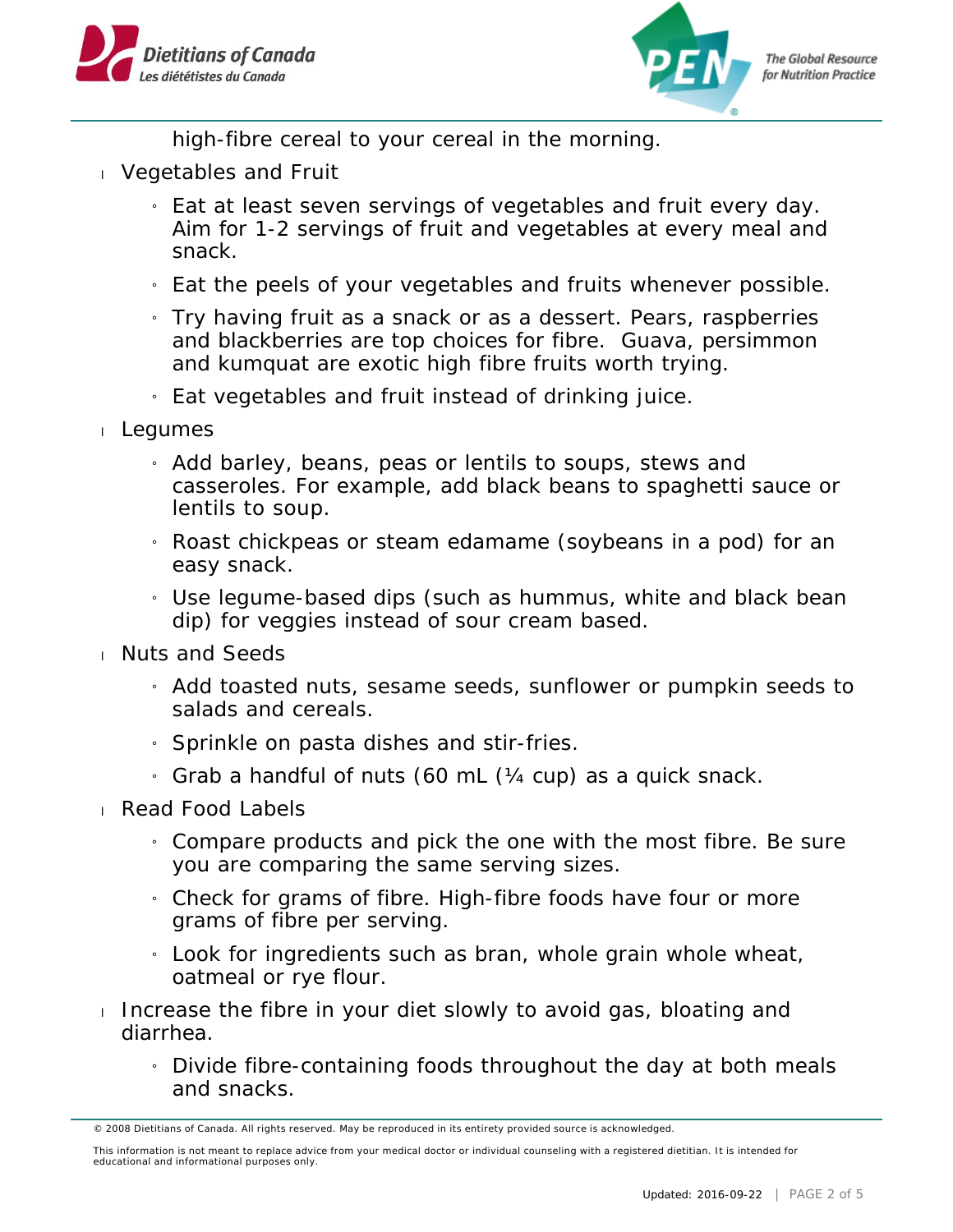



» Drink plenty of fluids.

Here is an example of how to increase your fibre intake with only a few small changes:

| Low Fibre Diet                          | Fibre<br>(g) | Fibre<br>(g) | <b>High Fibre Diet</b>                   |  |  |  |
|-----------------------------------------|--------------|--------------|------------------------------------------|--|--|--|
| <b>Breakfast</b>                        |              |              |                                          |  |  |  |
| 175 mL (3/4 cup) flaked corn<br>cereal  | 1.3          | 4.6          | 125 mL $(Y_2$ cup)<br>flaked bran cereal |  |  |  |
| 250 mL (1 cup) low fat milk             | 0.0          | 0.0          | 250 mL (1 cup) low<br>fat milk           |  |  |  |
| 1 slice (35 g) white toast              | 1.3          | 2.5          | 1 slice $(35 g)$ whole<br>wheat toast    |  |  |  |
| 15 mL (1 Tbsp) jam                      | 0.2          | 0.9          | 15 mL (1 Tbsp)<br>peanut butter          |  |  |  |
| 125 mL $(\frac{1}{2}$ cup) orange juice | 0.3          | 3.1          | 1 small orange                           |  |  |  |
| Lunch                                   |              |              |                                          |  |  |  |
| 2 slices (70 g) white bread             | 2.6          | 3.0          | 2 slices (70g) whole<br>wheat bread      |  |  |  |
| 75 g light tuna                         | 0.0          | 0.0          | 75 g light tuna                          |  |  |  |
| 15 ml (1 Tbsp) light<br>mayonnaise      | 0.0          | 0.0          | 15 mL (1 Tbsp) light<br>mayonnaise       |  |  |  |
| 1 medium leaf lettuce                   | 0.1          | 0.1          | 1 medium leaf<br>lettuce                 |  |  |  |
| tomato, sliced<br>$\frac{1}{2}$         | 0.8          | 0.8          | 1/ <sub>2</sub> tomato, sliced           |  |  |  |
| 125 mL (1/2 cup) vanilla yogurt         | 0.0          | 0.0          | 125 mL $(Y_2$ cup)<br>vanilla yogurt     |  |  |  |
|                                         |              | 2.1          | 60 mL (1/4 cup)                          |  |  |  |

© 2008 Dietitians of Canada. All rights reserved. May be reproduced in its entirety provided source is acknowledged.

This information is not meant to replace advice from your medical doctor or individual counseling with a registered dietitian. It is intended for educational and informational purposes only.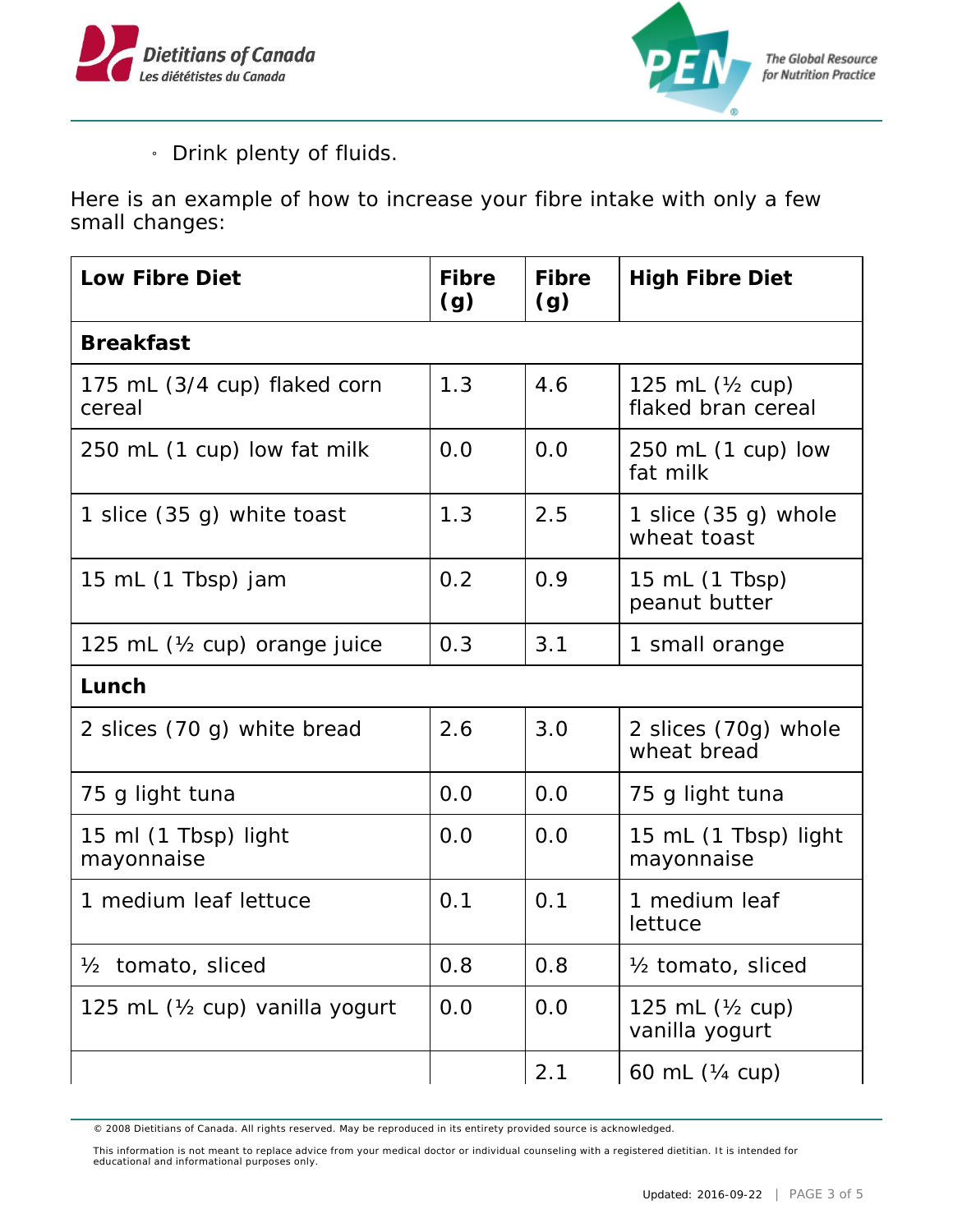



|                                          |              |              | raspberries                                  |  |  |  |
|------------------------------------------|--------------|--------------|----------------------------------------------|--|--|--|
| Low Fibre Diet                           | Fibre<br>(g) | Fibre<br>(g) | <b>High Fibre Diet</b>                       |  |  |  |
| Snack                                    |              |              |                                              |  |  |  |
| 1 small apple (157 g)                    | 3.6          | 5.5          | 1 small pear $(160 g)$                       |  |  |  |
| Water                                    |              |              | Water                                        |  |  |  |
| Supper                                   |              |              |                                              |  |  |  |
| 75 g baked chicken breast                | 1.0          | 1.0          | 75 g baked chicken<br>breast                 |  |  |  |
| 125 mL $(\frac{1}{2}$ cup) mashed potato | 1.6          | 4.0          | 1 medium baked<br>potato with skin           |  |  |  |
| 125 mL $(\frac{1}{2}$ cup) carrots       | 2.2          | 2.2          | 125 mL $(Y_2$ cup)<br>carrots                |  |  |  |
| 250 mL (1 cup) low fat milk              | 0.0          | 1.2          | 250 mL (1 cup)<br>romaine lettuce<br>salad   |  |  |  |
| 125 mL (1/2 cup) vanilla pudding         | 0.0          | 0.0          | 250 mL (1 cup) low<br>fat milk               |  |  |  |
|                                          |              | 1.3          | 125 mL $(\frac{1}{2}$ cup)<br>fruit cocktail |  |  |  |
| Snack                                    |              |              |                                              |  |  |  |
| 4 melba toast<br>crackers                | 1.3          | 2.5          | 1/ <sub>2</sub> whole wheat pita             |  |  |  |
| 30 g (1 oz) cheddar cheese               | 0.0          | 2.5          | 60 mL (¼ cup)<br>hummus                      |  |  |  |
| 125 mL $(\frac{1}{2}$ cup) grapes        | 1.0          | 1.0          | 125 mL $(Y_2$ cup)<br>grapes                 |  |  |  |
|                                          |              |              |                                              |  |  |  |

© 2008 Dietitians of Canada. All rights reserved. May be reproduced in its entirety provided source is acknowledged.

This information is not meant to replace advice from your medical doctor or individual counseling with a registered dietitian. It is intended for educational and informational purposes only.